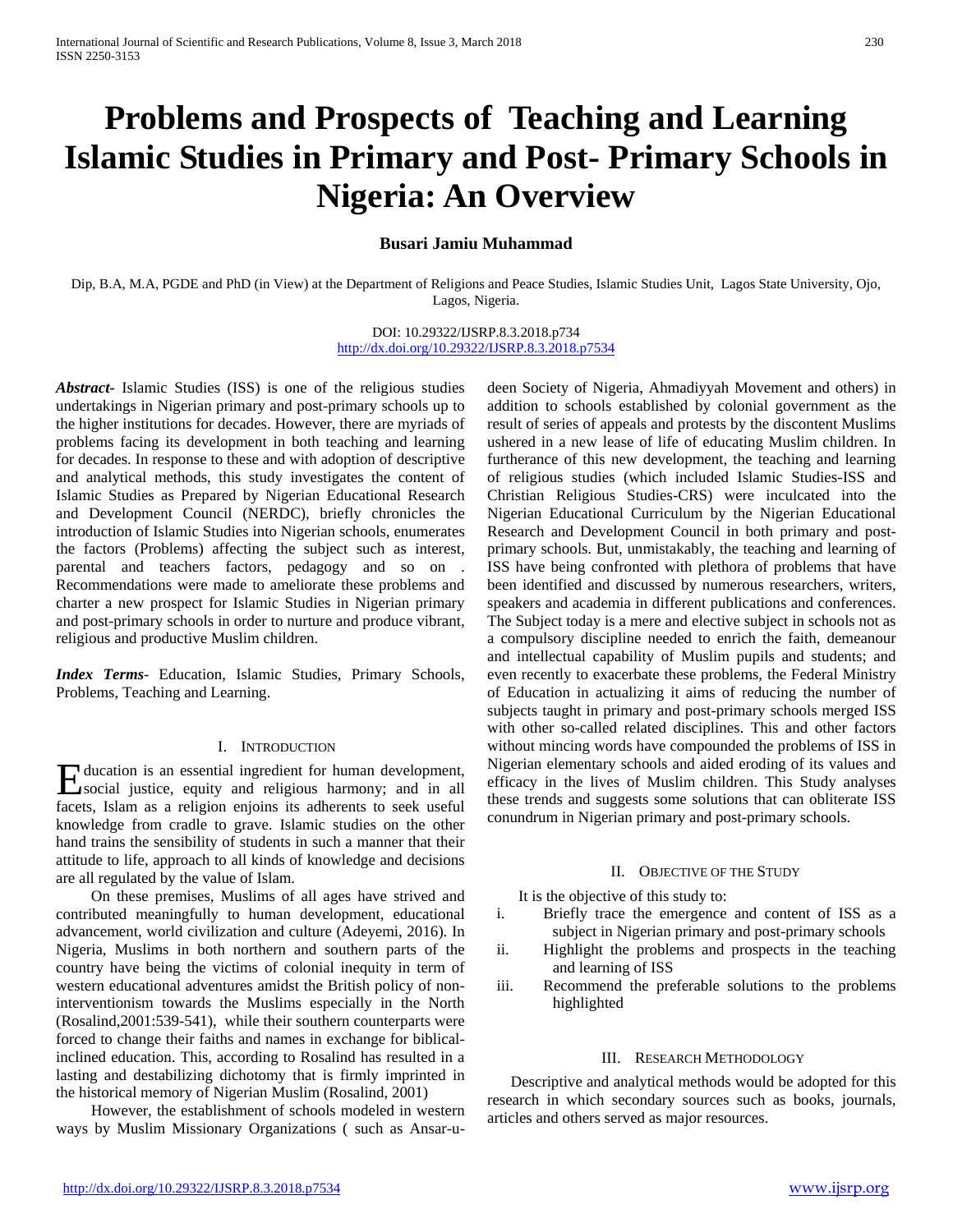## IV. CLARIFICATION OF KEY TERMS

 **4.1 Islamic Studies:** This is an inter-disciplinary programme that is designed on the diverse range of textual traditions of Islam which is the bedrock of Islamic education; and this include Language Studies(*ad-Dirāsat al-Luqah*) and Lexicology ('ilm al-Luqah), Literature(al-Adab), Religious and Natural Sciences( 'ulúm ad-din wa tabí'iyah), History ad-din wa tabí'iyah), History (*tarikh/sírat*) , Jurisprudence *(ahkām al-Din/ al-Fiqh*), Theology and Monotheism *( ilm al-Fiqh wa at-Tawhíd*) , Apostolic or Prophetic Tradition ( *hadíth*) Morality ( '*ilm al –akhlāq*) and so on. However, according to Oloyede and Alli Mazrui as cited by Opeloye and Salisu (2015), Islamic Studies as a discipline possesses an all-encompassing nature, versatility, wideness and opulence, hence, the nomenclature "Islamic Studies" needs to be changed to "Islamics" to convey the proper and huge credence of the subject in the comity of disciplines.

 **4.2 Problem and Prospect:** Problem means a thing that is difficult to deal with or understand. (Oxford Dictionary, 1999) .It's usually created by human beings and in most cases the process of tackling is always sought for. While a prospect means the chance or hope that something will happen.

 **4.3 Primary and Post-Primary Schools:** In Nigerian context, primary schools are the basic and elementary stage of formal academic cadre in which pupils of young ages are enrolled usually from class one to six within six academic Sessions; while post-primary schools are colleges and secondary schools which has two stages; Junior Secondary Schools(JSS) and Senior Secondary Schools(SSS). Students are expected to pass through each stage for a complete three sessions each.

# V. BRIEF HISTORICAL BACKGROUND OF THE EMERGENCE OF ISLAMIC STUDIES IN NIGERIAN SCHOOLS.

 In chronicling the Introduction of Islamic Studies into Sub-Saharan Africa and indeed Nigeria, Sanni(n.d: 1) posits: The history of Islamic studies in sub-Saharan Africa is as old as the history of Islam in the region itself, and this dates back to the  $4<sup>th</sup>/5<sup>th</sup>$  AH10<sup>th/</sup>11<sup>th</sup> CE –century. Barring some minor variables, the philosophy, curricula, institutions, and goals of Islamic studies had historically remained the same in all Muslim societies; the discipline is intended to produce spiritual guides, moulders of public morality, and custodians of the intellectual tradition of Islam**.**

 It is believed that Islam entered into Africa through transsaharan trade and spread among the rulers, the ruled and was later embraced gradually by both urban and rural populace. Numerous scholars in west africa and especially in Nigeria before and after the 'Uthmān Dan Fodio's *Jihād* (1754-1817, See more about him and his *Jihād* movement on www.Google/Uthmandanfodio) had established Qur'anic schools for decades before the emergence of colonial imperialists, hence, the Islamic and Qur'anic schooling had gained ground in various parts of northern Nigeria and parts of southern Nigeria especially in Yoruba land and mid-western region.

By the early  $20<sup>th</sup>$  century and with the amalgamation of northern and southern protectorates of Nigeria, the then Colonial government expanded the scope of religious studies in Nigeria, though, the traditional Islamic education was prevalent in the northern part against the southern region where Missionaries have entered into the nook and cranny of the region, converted many into Christianity through evangelism, biblical education and church programmes and enforced its teaching in schools as reported by National Teachers' Institute (Adeyemi,2016).The trend continued with the aids of the imperialists; though, with meager cases of objections in the Southern region (Rosalind, 2001), the northern part was firmly immersed in Islamic education with huge rejection of western ideologies, christian indoctrinations and education by the northern emirates, scholars and the elites of the period (Rosalind, 2001). In 1950s, according to Fafunwa (1974) the syllabi for Religious Studies (both ISS and CRS) were drawn up by both federal and regional ministries of education. These syllabi prepared students for the subject in WAEC Examination. In the case of ISS, there were little or no textbooks written in English until about 1968-1970. The teachers were mostly traditional *Mallams* and *Alfas* (Muslim Scholars) who passed through the local and earlier modern Arabic Teachers Colleges, but mainly used Arabic books, from which they would translate the needed lessons into acceptable local dialects for their students.

 However, with the production of ISS books in English written to the syllabus, the subject became much easier to teach and learn. The Introduction of ISS as a course in post-secondary Advanced Teachers Colleges and Colleges of Education and later Universities made the teaching and learning widely accepted and easily taught in both primary and post- primary schools in Nigeria. The National Policy on Education (1977) makes ISS a core subject in primary and post-primary schools but as an elective Subject in Senior Secondary Schools (SSS). Within two decades (1984-2000), Nigeria adopted 6-5-4, 6-3-3-4 and later 9- 3-4 Systems of Education and with this, NERDC (1984) reviewed the syllabi of all subjects including ISS and the subject was re-modified to teach the following:

- i. The historical and contemporary development of Islam as well as the lesson learnt from them.
- ii. The spiritual, moral, socio-economic and intellectual roles of Islam in society
- iii. The practical application of Islamic teachings to life.

 To achieve the afore-mentioned objectives of ISS, the Syllabus consists of four major parts *vis-à-vis* : *Tārikh* (Historical development of Islam), *Tawhíd* (Islamic theology and monotheism), *Fiqh* (Islamic Jurisprudence) and Qur'ān and *Hadíth* (Prophetic/Apostolic Traditions).

 Furthermore, 2004 Nigerian National Policy on Education  $(4<sup>th</sup> Edition)$  in Section 3 reiterates ISS as one of the senior secondary education subjects or field of studies under humanities with the aim of raising religiously, morally, academically and well-adjusted individual who can think independently and respects the views of others and be given the opportunity for higher education in the field of Islamic Studies. Progressively, Since the inception of the aforementioned system of education which ushered in the implementation of the curriculum under reference, the subject has been taught and learnt in various stages of schools nationwide; though , the score cards obtained as regard the trend of Students enrolments for the Subject have been relatively worrisome especially in the southern part of the country while other analyses suggest the upward trend in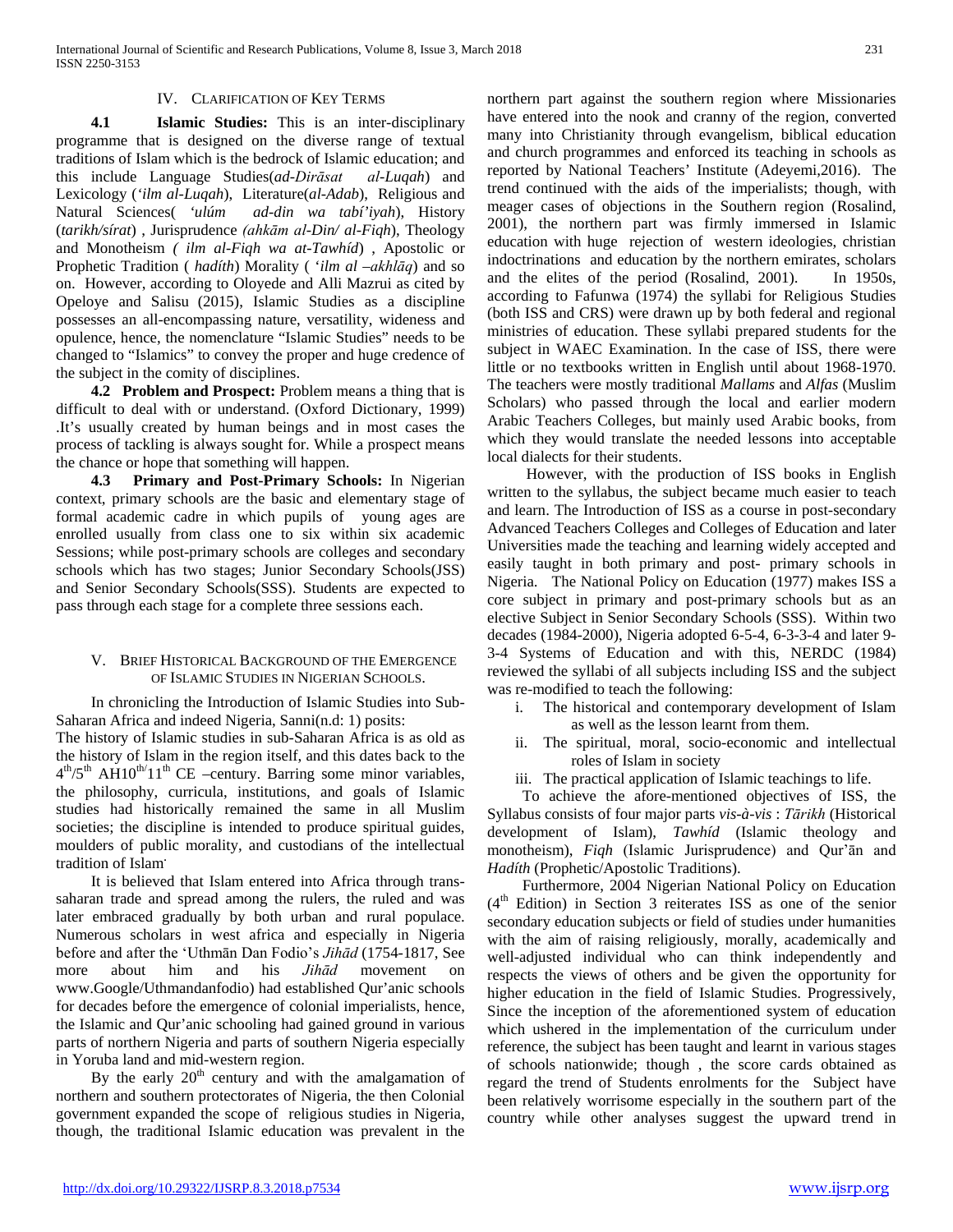students' performances and enrolments in the northern part (Busari,2016)

## VI. PROBLEMS AFFECTING THE TEACHING AND LEARNING OF ISLAMIC STUDIES IN NIGERIAN SCHOOLS.

 The learning of Islamic Studies and its components is essential for every Muslim because it is the gateway to be more acquaintance with Islam and its teachings. Through this, character building of a Muslim as an individual and a member of society would be developed as asserted by Syed Ali Ashraf (1985) when he defines Islamic education *inter alia:*

….an education which trains the sensibility of students in a manner that builds their attitude to life, approach to all kinds of knowledge and ethical values of Islam*.*

 However, despite these abundant values of Islamic Education (as in ISS), there are numerous factors (problems and challenges) that are affecting the efficacy of ISS in Nigeria, these include:

 **6.1 Interest-** Interest has been recognized by researchers and educationists as a motivational factor that influences learning and performance. The student's genuine and deep interest in the subject (ISS) goes a long way to imprint the concept and values of Islam and moral teachings learnt in the class in the heart of the learners and subsequently gingered such student to be of high moral standard. There are two types of interest which enhance student to attain an excellent level of academic performance as enunciated by Hidi and Renninger (2006); these are: Situational and Individual Interest.

 Situational interest involves psychological state of interest that can be generated by specific environmental stimuli while individual Interest connotes relatively enduring pre-disposition to attend to certain objects and events and to engage in certain activities.

 It could be deduced from the above assertion that situational interest triggered by environmental factors may evoke or contribute to the development of long-lasting individual interests which, without mincing words, would improve the students' ethical and religious understanding. However, many Nigerian students lack genuine interest in studying ISS and what it entails especially in post-primary schools. Our learners give little or no attention to ISS and run after other disciplines to become professionals but ignorantly forget to embed Islamic teachings to their struggles in order to be morally and ethically professionalized.

 **6.2 Parental Influence-** Parents are the first teachers for children and their awareness and educational background go a long way to influence a child positively (Alokan *et al*, 2013). They prepare themselves to learn religious practices and principles, good morality and subsequently teach such at home in order to answer the children's questions and curiosity about religious and societal matters. While in other hands as posited by Alokan *et al* (2013*)* citing David, the illiteracy of the parents could have negative effects on the learner's academic and religious acts due to lack of supports, motivation and reinforcement. It is believed in some quarters that most of the problematic Muslim students and individuals are those neglected children at home in term of Islamic education. The care-free attitudes of the parents in practicing and teaching Islamic

education at homes through which the children can imitate contribute negatively to students' academic performance; while the students who had received Islamic education *ab initio* from their families through parents or otherwise exhibits positive demeanour ,good academic performances and commendable religious practices.

 **6.3 Teacher's Influence -**Professionally, a teacher is someone who is trained, certified and certificated in both theory and practice of education. He is very important in the life cycle of a Student through his brilliance, influence, character, selfdiscipline and exemplary qualities because he is saddled with responsibility of imparting positive knowledge and information to the life of his students. According to Hippocrates as cited by Umar *et al* (2004), teacher affects eternity, he can never tell where his influence stops. Therefore, the influence of a welltrained, dedicated, qualified and approachable teacher on moral and academic performance of students in ISS can never be underestimated.

 A good teacher of Islamic Studies has a responsibility of nurturing and developing his students spiritually, morally and ethically, re-shape their beliefs, characters, moral integrity and heighten their cognitive, affective and psychomotor tendencies to attain excellence. He must also create a conducive atmosphere for his students to learn and be a role model because he has assumed the position of *loco Parentis* who must not be found wanting of what he teaches. By doing these, the teacher influences the students and brings out the best in them. Furthermore, the teachers' educational qualifications, experiences, exposures and dedication go a long way to have influence on the Students. But, sadly, some ISS teachers are hostile, not approachable, not humane, not capable of handling the subject, not portraying good personality, failed to be a role model and reliable troubleshooters; and as such create many unresolvable problems in the hearts of Muslim students by scaring them away from class, expose them to bad attitudes and subsequently made them - coupled with other factors - elements of disorders (Zaiton and Hishamuddin,2012)

 **6.4 Problems of Pedagogy-** Pedagogy has been defined as the discipline that deals with the theory and practice of education; it thus entails the study of how best to teach (Wikipedia). Abdul Rahman Salih as cited by Zaiton and Hishamuddin (2012) posited that the influence of educational methods comes from the fact that the content of any curriculum cannot be learned efficiently unless it is presented in a specific way. Inadequacy of methods may affect learning and cause undue wastage of time while application of modern and adequate methods enhances and influences Students' academic performance. For an ISS teacher to achieve his aim of graduating well-behaved and academically sound students, he needs to study the students' differences in physical characteristics, interests, homes, intellectual abilities, learning capacities, motor abilities, social skills, aptitude and talents, language skill and background experience. He must use variety of materials in a multimedia approach to vary the learning experiences. The influence of adequate and up-to date facilities and instructional materials needed to improve students' academic performance in ISS is over-whelming; but, regrettably, not many Islamic studies teachers, the Government or the School Owners themselves are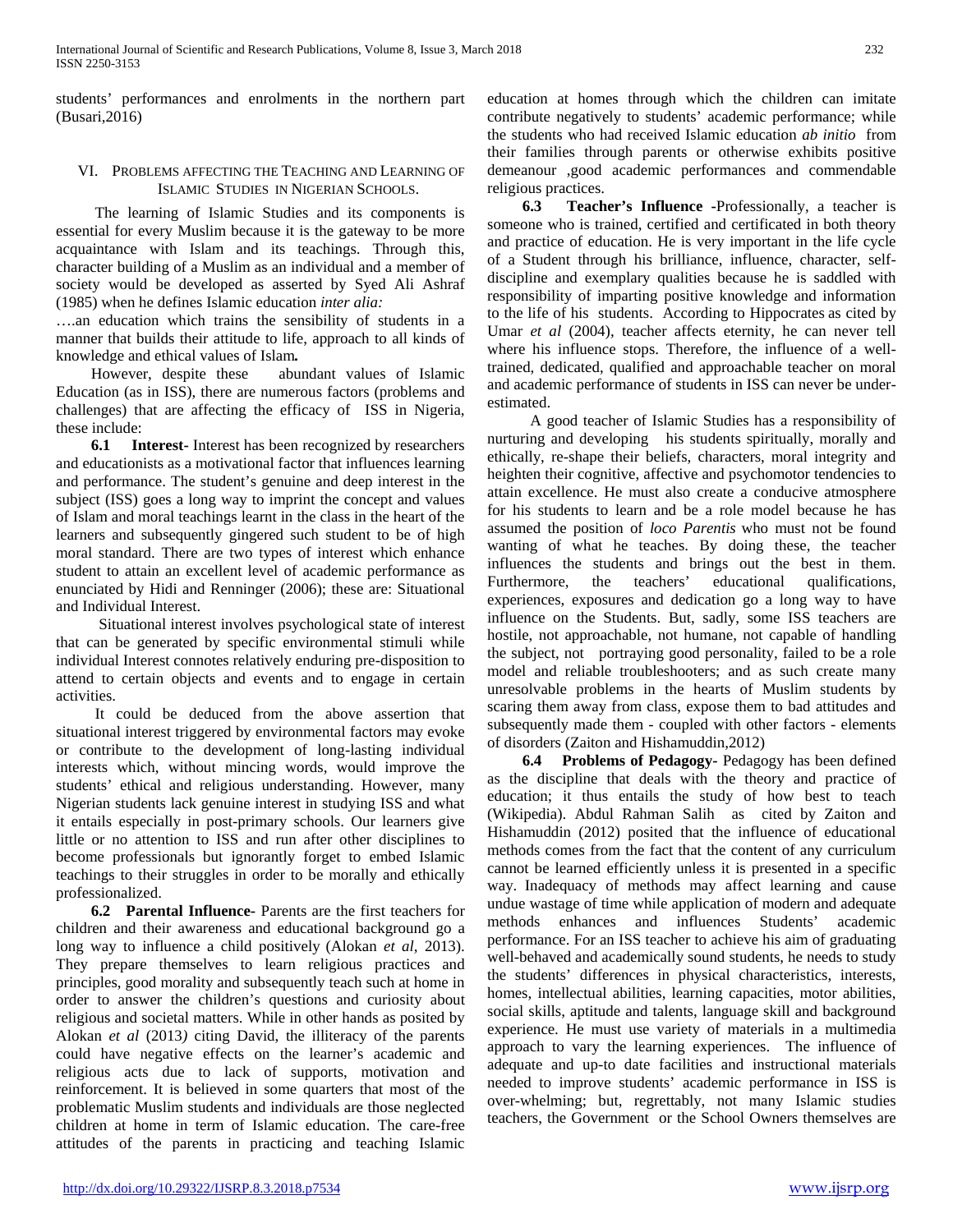deeply interested in providing them in order to enhance the performances of the students in the subject.

 Rosnani (2004), posits that the most frequent methodology used in ISS in many parts of the world including Nigeria are reading, narrations of stories from the Qur'ān and the *Hadíth* (Sayings of the Prophet), lectures, dictation of notes and memorization . There is urgent and dire need for all ISS stakeholders to expand the pedagogical methods of the subject in accordance with changing time instead of over-depending on traditional methods of teaching. The adoption of visual, audio and audio visual instructional materials with good approaches in teaching ISS is bond to produce students with high academic performances, adequate exposures and experiences that would be used to contribute meaningfully to religious and societal development.

 **6.5 Teacher-Student Relationship -** Many scholars opined that if a teacher takes time to build relationship, they can motivate their Students to learn and be of good characters. According to Whitaker (2004), the main variable in the classroom is not the students, but the teacher. He opines that a good teacher recognizes the importance of connecting with his or her students by putting snags in the river of students' passing, and over time, he redirects hundreds of lives. The teacher's indifference to students' affairs affects their moral, behavioural and academic performances because to improve a school significantly, better and spirited teachers are needed. This phenomenon has greatly affected the students of ISS in Nigeria because many so-called certificated teachers of the subject are not in any way connected with their students, very hostile and failed to look after their students' successes in the subject.

 These teachers, (locally called *Ustadh, Muallim, Mallam*  or *Alfa*) even in formal educational sectors in Nigeria) though, not all, create fears in the minds of students through harsh punishments, exposition of their superiority and unfriendly postures they bring before their students. However, wellbehaved, friendly, self-disciplined, dedicated and approachable teachers of ISS have the tendencies of affecting the students' future positively. They serve as a worthy role model academically and ethically and leave an indelible mark in the hearts of their Students which propels them to be successful academic in their chosen carriers.

 **6.6 Family and Environmental Variables -** According to European Union Monitoring Report of (2013) , the level of educational attainment of parents could influence the academic achievement of their children, because those Students from Parents with high level of education perform significantly better in studies than those whose parents are either illiterate or possessed low level of education. Furthermore, hereditary factor could also serve as variable in students' behavioural and academic performances. Those children who usually inherit a very high gene from their learned parents perform creditably in good learning environment compared to those who inherit poor gene even if the environment is conducive for learning as asserted by the Community Development, Sound Education, Good Health and Social Life Initiative( 2013) . Likewise, Muola (2010) also posited that the family background also constitutes a distinct variable in student's life because it influences the student physically, intellectually and emotionally. In the same vain, Fantuzzo and Childs (2000) believed that the impact of environment in which the students reside and live cannot be underestimated, this is considered to be consequential for child developmental outcomes such as cognitive ability, school readiness, academic achievements, ethical and emotional adjustment**.**

 If all these afore-mentioned variables are put into consideration, the students' demeanour and academic excellence in ISS could be measured within the realm of student's parental, family and environment variables. A well- educated, religious and morally grounded parents and family with sound Islamic education background is bound to produce in most cases, excellent and ethically- groomed children who will be excelling not in academic alone but also in the sphere of moral and religious angles; while, in the absence of these, the outcome might be catastrophic .

 **6.7 Textbooks and Language Barriers -** The unavailability and inadequacy of up-to date and well explicit textbooks of ISS in some schools create a great deficiency in the students' academic and moral performances. Furthermore, the contents of some Islamic studies books in Nigeria failed to carter for the academic, religious and moral aspirations of students who initially had no Islamic educational background. These students often face problems in understanding the topics and contents of textbooks which are not explanatory enough and far from being easily understood. In addition, language being a sole vehicle through which communication occurs also possesses a serious threat to ISS students. It is an undeniable fact that Islam as a religion is divinely built in term of worship, teachings and supplications on Arabic language and even the Holy Book of Islam (Al –Qur'ān) was revealed and continued to be recited mainly in Arabic. Therefore, most of the teachings in *Salāt* (Canonical Prayers) and other devotional acts are done with Arabic language and as such; this cause a huge gap between the learned teachers who are vast in Arabic and his innocent students who lack the understanding of the language but are offering ISS.

 Majorly, even in most Nigerian Certification Examinations such as Senior Secondary Certificate Examinations (SSCE) and Unified Tertiary Matriculation Examination (UTME), ISS candidates are expected to write or read chapters and verses of the Qur'ān in Arabic, and this constitute a great variable loss between these students who are well-groomed in Arabic language and those who do not in term of performance in ISS. In the same vein, Abdul (1983) reiterates that many ISS teachers lacked the basic elementary knowledge of Arabic in terms of Semantics (*Nahw*), Morphology (*Sarf)*, Logic (*Mantiq)* and Rhetoric (*Balāgah*) and so on and could not transmit genuine meanings of subject matter rendered in Arabic to his students. In this trend, the moral, religious and inter relational teachings of ISS always lost in transit and the Students bear the brunt and consequences in term of academic and behavioural renaissance which in turn adversely affect their upbringing.

 **6.8 School and Curriculum Factors -** School is a social and learning agent that provides an atmosphere through which a child (Student) may be formally educated in order to attain educational goals. According to Umoh(2006), nature only provides the raw materials in form of potentials but it is the school's environment that determines the extent of development. The school set-up, administration and execution of educational activities have a greater variable in Students' entire life.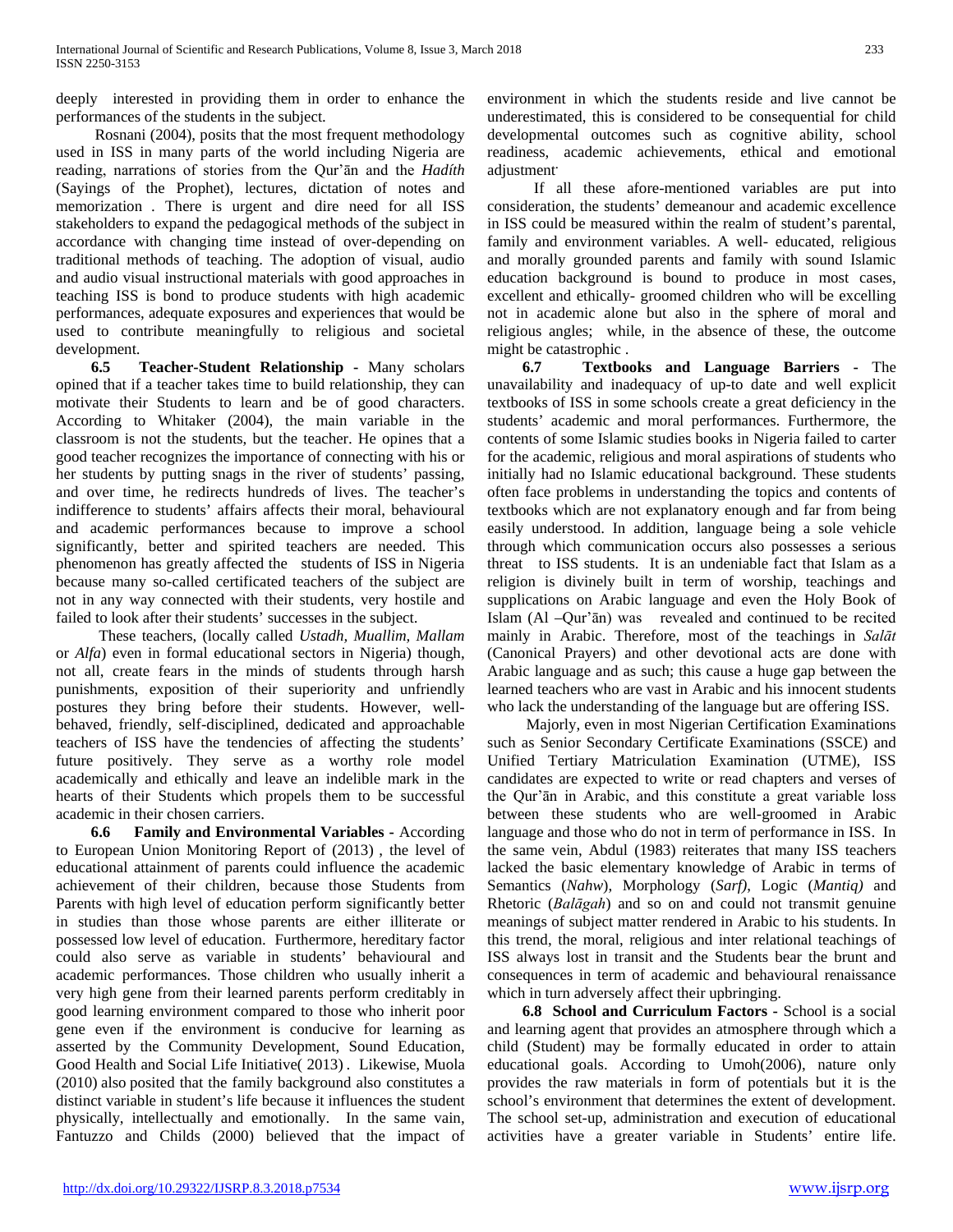However, no matter how well-organized and well-equipped a school is; its academic efficiency is based and determined by the type of curriculum adopted.

 Being the totality of the learning experience in schools and a systematic and planned attempt undertaken by the school to modify or change the behaviours of learners, Curriculum is the *modus operandi* on which academic excellence is achieved. But, unfortunately, according to Rosnani(1998) the curriculum designed for Islamic Studies in many countries including Nigeria is deemed to be inadequate for the holistic development and academic excellence of Muslim students. It is pertinent to emphasize that, in a school where ISS as a subject is given adequate attention with qualified and dedicated teachers, up to date and well-structured curriculum and highly motivated students, the score cards of students' moral and academic performances is believed to be positive compared to those schools which lacked the basics.

# **6.9 The Time Table and Period Allocation Syndrome.**

In critiquing the period allocated to ISS in Nigeria, Lawal (2006: 36)laments:

*…….* One of the problems noticed with Islamic Studies generally is that the number of periods allocated to it is grossly inadequate. The one or two periods allocated to the Subject cannot help in completion of the syllabus. The syllabus is so comprehensive to the extent that even with five periods per week, extra periods will have to be organized for the whole syllabus to be covered*.*

 The above lamentation is crystal clear enough to elucidate one of the problems militating against the potency of ISS in the life of Nigerian students. The subject is either ignored, detested or squeezed in school time table with meager periods of either one or two per week. These allocated meagre periods are grossly inadequate to cover all aspects of ISS, monitor the learners' academic and ethical tendencies and to imprint the value of Islam which is the core value of ISS in the hearts of the students. However, according to Hassan as cited by Yusuf (n.d) on the issue of periods allocation, the revision of National Policy on Education (NPE) in 2004 in tune with the Universal Basic Education (UBE) in Nigeria witnessed the emergence of new primary school curriculum that suggested a minimum of three periods per week for both Arabic and Islamic Studies for effective teaching and learning

 Subsequently, if the gesture is sustained and applied in primary and post- primary schools in Nigeria, the fortune of the ISS potency will be slightly improved, though, not immensely but would assist both the teachers and students to cover more grounds in actualizing the objective of the subject in producing God-fearing and ethically groomed individuals.

 **6.10 Merging of Islamic Studies with other Subjects-**Recently, the Federal Ministry of Education announced that in order to reduce the workload of primary and junior secondary pupils, they will be cutting down subjects from twenty to a maximum of ten subjects under the nine-year basic educational curriculum in order to align with International standards. To achieve this, the Ministry of Education partnered with the NERDC to fuse some subjects together.. However, subjects like Christian Religious Studies (CRS) and Islamic Studies (ISS) which are separately taught, were merged under a compulsory subject known as Religion and National Values (RNV). Other subjects brought under the RNV include Civic Education, Social Studies, and Security Education. Apparently, this fusion has reduced the numbers of topics taught in ISS from at least ten topics per term to three topics and eroded the core values of teaching the subject because of the meager time devoted for it. This trend also created problems of identity for ISS teachers in which some of them are now compelled to teach RVN. Furthermore, the publishers and authors are also forced to write and produce RVN textbooks in which some of the books published had little or no space for ISS while other subjects were accommodated

 **6.11 Problems of Instructional Materials, Multimedia and ICT -** Instructional Materials are the tools designed majorly for assisting the teacher in explaining a topic to the learners and enhance the learners in turn to grasp the educational information disseminated. These items available in various forms and these include textbooks, consumables, learning laboratories, slides films, film strips, recordings, learning charts and so on. Multimedia as noted by Oshinaike and Adekunmisi(2012: 1) is the combination of various digital media types such as text, images, sound and video into an integrated multi-sensory interactive application or presentation to convey a message or information to an audience while ICT in education is seen as the computing and communication services and character that variously support teaching, knowledge and a variety of performance (Nidhi, 2018:13).

 It is not a hidden fact that the world has been digitalized through Information Communication Technology (ICT) and as such education has also gone digital; thus, teachers and students are now driven on the precepts of modern way of educational information dissemination. In tandem with the above assertion, the instructional materials, multimedia and ICT access needed for teaching and learning ISS in many schools are believed to be either unavailable or inadequate. In most cases also, some of the ISS teachers are not digitally-inclined; thus the usages of the items possess problems for both the teachers and student. The employment of these modern instructional materials in multimedia forms and getting information on topics to be thought in ISS through ICT is believed to be the easiest way of learning and teaching if properly accessed and this has not been the case in many primary and post primary schools in Nigeria.

## VII. RECOMMENDATIONS FOR ISS CONUNDRUM IN NIGERIA.

 Considering the succinct overviews of the factors and variables that are affecting the potency and efficacy of ISS in primary and post-primary schools in Nigeria, the following are recommended as solutions:

- i- Government, the school owners and the administrators should make provision for adequate manpower and facilities needed in the subject.
- ii- The Students' interest should be aroused through various enlightenment programmes, reinforcement, prizes and awards for the brilliant and well-behaved students of ISS.
- iii- The number of allocated periods for the subjects should be increased in order to cover the Islamic Studies Syllabus as prepared by Nigerian Educational,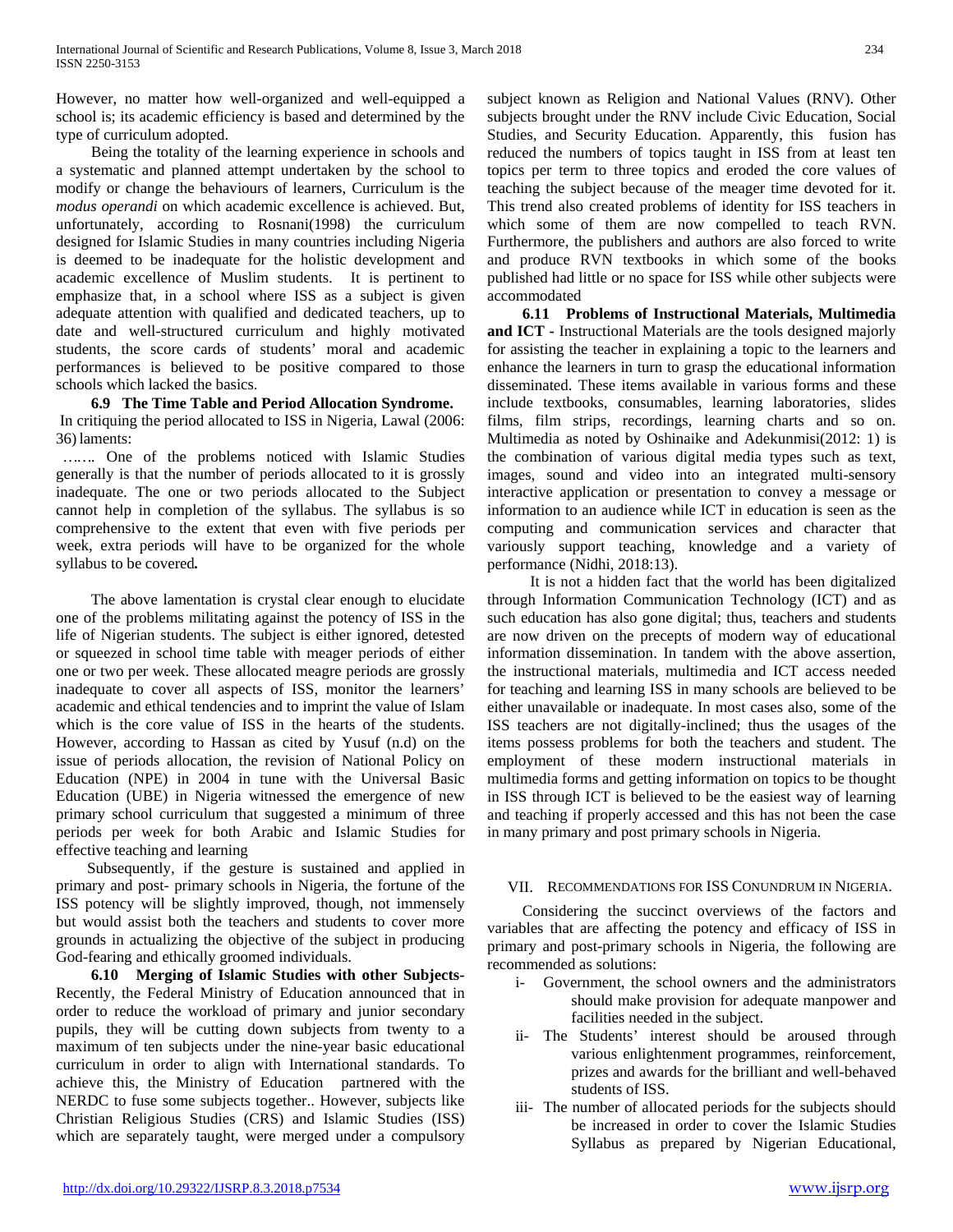Research and Development Council (NERDC). The era of one or two periods per week should be abolished.

- iv- In both public and private schools, the subject should be handled ONLY by qualified, certified, certificated, dedicated, friendly , competent and morallyinclined ISS teachers who will be worthy role models for the students in all areas.
- v- ISS students should be assigned specific roles in the classroom in order not to be perpetual passive learners and to develop their interest in the subject. This will give them clout of practicing what they learnt in their various communities.
- vi- Islamic organizations and conscious Muslims should assist both the government and school owners in procuring the necessary materials needed in the teaching and learning of ISS in the schools.
- vii- Adequate and functional instructional materials, comprehensive and easily accessible books and other needed materials should be procured by the school authorities for effective and meaningful s teaching and learning of ISS
- viii-The parents should be sermonized to be worthy models for their children academically and morally. They must create a conducive Islamic environment for their wards at home to practice Islamic teachings as being taught in the School.
- ix- Adoption of multimedia and ICT facilities for the online perusal of ISS information for teaching and learning must be given priority by the school and authorities. Also, the ISS teachers should acquint themselves with the usages of these materials to enhances their teaching methodology
- *x-* The ISS teachers need to be friendly and accommodating, employ suitable and effective pedagogical methods to be used in teaching, simplify the textbooks and device a simplest method of teaching and breaking Arabic language barriers for their students and allow themselves to be seen by the students as counselors, confidants and above all reliable *loco parentis.*
- xi- Federal Ministry of Education should, with matter of urgency fully reverse the fusion of ISS and other so-called related subjects. The loss accrued to Muslim students offering ISS (as well as students offering CRS) as the result of this fusion in term of religious, moral and ethical gains is enormous and as such; it reversal would ameliorate the problems on ground.

## VIII. CONCLUSION

 Initially, prior to emergence of colonial imperialists in Nigeria, Muslims of northern and southern parts of the country were deeply involved in the acts of teaching and learning the tenets of Islam in their various domains. The British government activities propagated Christianity amidst outcry of neglects and forceful conversion by Muslims until various Islamic organizations took the bull by its horns and established schools modeled in both western and Islamic ways to carter for their children education.

 However, despite numerous transformations that has occurred in the teaching and learning of Islamic Studies in primary and post- primary schools in Nigeria, there are factors and variables that are militating against its potency. These include interest of the Student, teachers and parental factors, school curriculum deficiency, Arabic language barrier and pedagogical problems. Various solutions to minimize these problems such as adequate motivations and reinforcements for the students, provision of needed materials in ISS, simplification of methods to learn Arabic and continuous teaching of the subject by competent, friendly, dedicated, certified and Godfearing teachers were all advocated.

 With all the aforementioned recommendations and the position of Islam on the acquisition of knowledge, all hands must be on deck to enhance the growth of Islamic Studies in Nigeria.

### **REFERENCES**

- [1] Abdul, M.O, (1983) "*The Teaching of Arabic in Nigerian Universities: Problems and Prospects",* in Journal of Nigerian Association of Teachers of Arabic and Islamic Studies ( NATAIS), 1983, Vol.2, pp. 42-53
- [2] Adeyemi, K.A,(2016) "*The Trend of Arabic and Islamic Education in Nigeria: Problems and Prospects", in Open Journal of Modern Linguistics*, issue 6, pp.197-201, [http://dx.doi.org/10.4236/ojml.2016.63020.](http://dx.doi.org/10.4236/ojml.2016.63020)
- [3] Alokan, F.B, Osakinle, E.O and Onijingin E.O, (2013) "*The Influence of Parent's Educational Background and Study Facilities in Academic Performances among Secondary School Students"*, in Ozean Journal of Social Sciences, 6 (2), Ozean Publication, 2013, p.29
- [4] Busari, J.M (2016), Trend of Students' Academic Performances In Islamic Religious Studies in Selected Senior Secondary Schools in Ogun Water-Side Local Government Area of Ogun State, Nigeria" Unpublished PGDE Dissertation, National Open University of Nigeria, 2016, pp.35-44.
- [5] Community Development, Sound Education, Good Health and Social Life Initiative (*2*013): *The influence of family background on the academic achievements of pupils' education* in development initiative.blog.spot.com.
- [6] European Union Monitoring Report (2013*): Students' performance and parents' education level*. http//www. Socialsituation.eu
- [7] Fafunwa, A.B, (1974)History of Education in Nigeria, London: George Allen & Union
- [8] Federal Republic of Nigeria (1998): *National Policy on Education* (3rd Ed.)NERDC, Lagos, Federal Government Press.
- [9] Federal Republic of Nigeria(2004): *National Policy on Education*, (Revised),NERDC Press*.*
- [10] Fantuzzo, J. T & Childs. S, (2000) "Family involvement questionnaire: a multivariate assessment of family participation in early childhood education", Journal of Educational Psychology.
- [11] Hassan, B.K, "*Islamic Education in Primary Schools: A study of North central Geo-Political Zone of Nigeria*" in Yusuf, B.O, (Ed.) Nigerian Association of Teachers of Arabic and Islamic Studies (NATAIS) at 40, Unilorin Press, pp. 17-33.
- [12] Hidi, S. & Renninger, K.A, (2006), The Four Phase Model of Interest Development, Educational psychologist, 41(2),pp.111-127.
- [13] Hornsby, A.S,(1999) Oxford Advanced Learners Dictionary of Current English, London, Oxford University Press
- [14] Lawal, B.O, (2006) *Religion and Moral Education*, Lagos, University Press, p. 36, a recommended Students' Course Materials for Post Graduate Students of Education at National Open University of Nigeria.
- [15] Muola, J.M, (2010) "A study of relationship between academic achievements motivation and home environment among standard eight pupils". Educational Research and review, 2010, 5(5) : pp.213-217
- [16] Nidhi, N. (2018) " Information Technology in Education: An Overview" International Journal of Humanity and Social Science Inventions (IJHSSI), Vol. 7, Issue 02, Ver.II, 2018, pp. 13-15